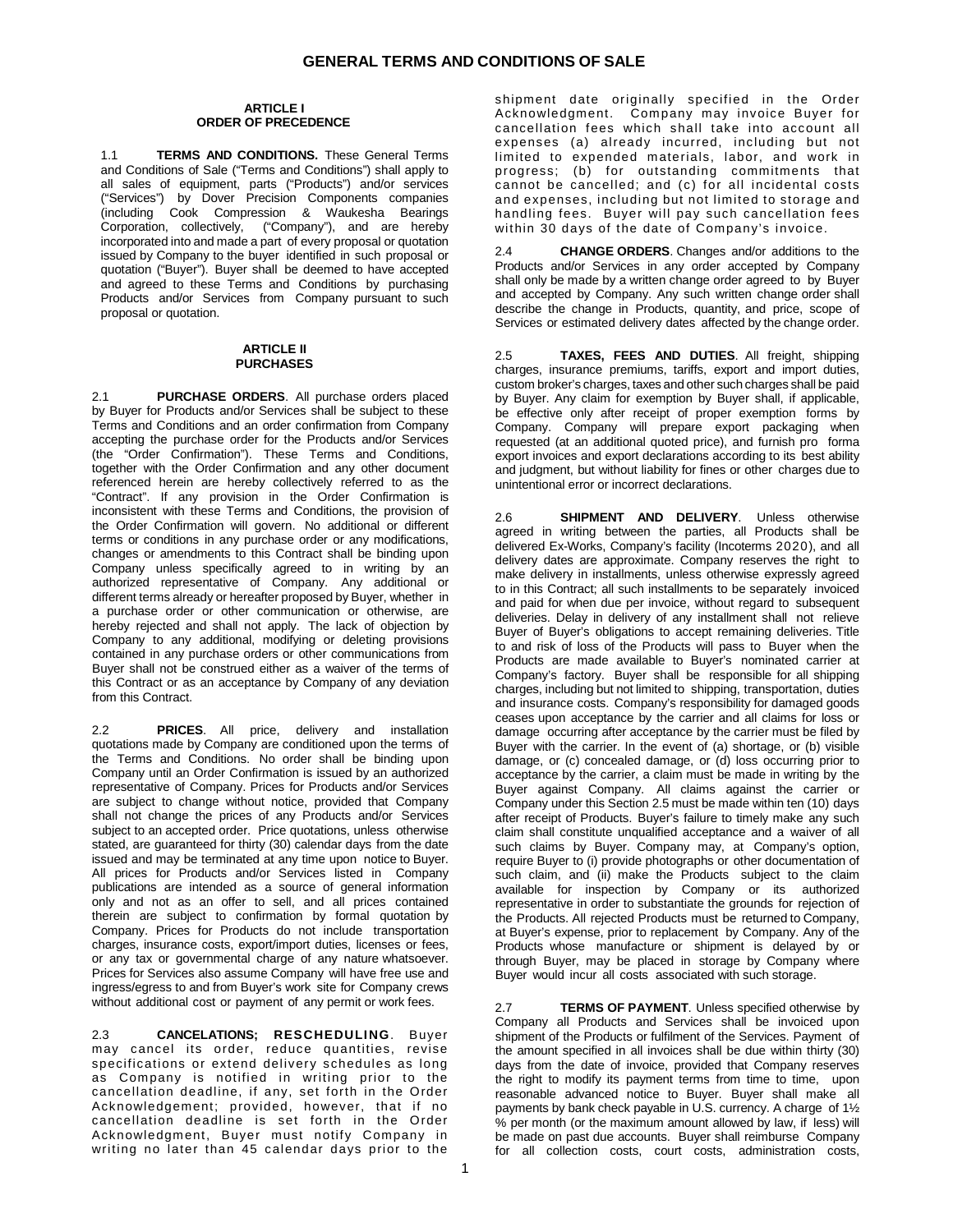investigation costs, attorneys' fees and all other incidental costs, charges or expenses incurred in the collection of past due amounts or otherwise resulting or arising from any breach by Buyer of this Contract. In addition to all other remedies available under the Contract or at law (which Company does not waive by the exercise of any rights under the Contract), Company shall be entitled to suspend the delivery of any Products and/or Services under this or any other agreement between the parties, if Buyer fails to pay any amount when due hereunder and such failure continues for five (5) days following written notice thereof. Buyer shall not withhold payment of any amount due and payable by reason of any set-off of any claim or dispute with Company, whether relating to Company's breach, bankruptcy or otherwise.

2.8 **SECURITY INTEREST**. To the extent any Products and/or Services is sold to Buyer on credit, Buyer hereby grants to Company a security interest in all such Products and/or Services sold to Buyer on credit until such time as the purchase price for such Products and/or Services has been paid in full to Company. Buyer also hereby authorizes Company to file any initial UCC financing statements, continuation statements or amendments thereto necessary to effectuate and perfect such security interest and the proceeds thereof.

2.9 **EQUIPMENT WARRANTY**. Company warrants that new Products shall be free from material defects in materials and workmanship for a period of twelve (12) months after installation or use or eighteen (18) months after delivery to Buyer, whichever is earlier (the "Warranty Period"). Company will, at its option, repair, replace or correct any and all such defective Products that becomes apparent and is called to Company's attention prior to the expiration of the Warranty Period at Company's sole cost and expense, which shall include, without limitation, all costs associated with performing such repairs, replacements, or corrections, if necessary. Company may, at its option, participate in the defect investigation of the defective Products at the installation site and repair, correct or replace the defective Products at such site or at its designated facility. Defective Products covered by this warranty may be returned to Company at Company's expense if agreed to in advance in writing by Company. Repair, correction or replacement of defective Products in the manner provided above shall constitute fulfilment of all Company's obligations under this warranty. Company will accept no other returns of the Products, and any unapproved returns will be shipped back to Buyer at Buyer's expense.

This warranty shall not apply to any Products which have been subjected to (i) accident, misuse, abuse or neglect by Buyer, (ii) wear and tear from the normal use of the Products, (iii) repair, alteration or modification by any party, other than Company, without prior written authorization from Company, (iv) improper installation, use, storage, care or maintenance by Buyer, (v) exposure to conditions outside the range of the environmental and/or operating specifications provided for the Products, including but not limited to corrosion

THE REMEDIES SET FORTH ABOVE SHALL BE BUYER'S SOLE AND EXCLUSIVE REMEDY AND COMPANY'S ENTIRE LIABILITY FOR ANY BREACH OF THE WARRANTY SET FORTH IN THIS SECTION 2.8. COMPANY MAKES NO OTHER WARRANTIES, WHETHER EXPRESS, STATUTORY OR IMPLIED, WITH RESPECT TO THE PRODUCTS AND SERVICES INCLUDING WITHOUT LIMITATION ANY WARRANTY OF MERCHANTABILITY, FITNESS FOR A PARTICULAR PURPOSE, NON-INFRINGEMENT OR CONFORMANCE TO DESCRIPTION, OR ANY WARRANTIES ARISING FROM COURSE OF DEALING, TRADE PRACTICE OR OTHERWISE.

Any third party equipment, parts or services contained in the Products or Services, and to the extent any Products are third party equipment and/or parts, are not covered by the warranty

in this Section 2.8. Any warranties made or given by such third parties for their equipment, parts or services which are assignable by their terms are hereby assigned to Buyer. If any warranties made or given by such third parties for their equipment, parts or services are not assignable, Company shall use reasonable commercial efforts to enable Buyer to receive the benefit from such warranties. FOR THE AVOIDANCE OF DOUBT, COMPANY MAKES NO REPRESENTATIONS OR WARRANTIES, WHETHER EXPRESS, STATUTORY OR IMPLIED, WITH RESPECT TO THIRD PARTY EQUIPMENT, PARTS OR SERVICES INCLUDING WITHOUT LIMITATION ANY WARRANTY OF MERCHANTABILITY, FITNESS FOR A PARTICULAR PURPOSE. NON-INFRINGEMENT OR NON-INFRINGEMENT CONFORMANCE TO DESCRIPTION, OR ANY WARRANTIES ARISING FROM COURSE OF DEALING, TRADE PRACTICE OR OTHERWISE.

#### **ARTICLE III INDEMNITY, LIMITATION OF LIABILITY**

3.1 **BUYER INDEMNITY**. EXCEPT AS EXPRESSLY PROVIDED HEREIN, BUYER RELEASES AND SHALL DEFEND, INDEMNIFY, AND HOLD HARMLESS COMPANY FROM AND AGAINST ANY AND ALL CLAIMS, LOSSES, DAMAGES, DEMANDS, CAUSES OF ACTION, SUITS, AND LIABILITY OF EVERY KIND INCLUDING ALL EXPENSES OF LITIGATION, COURT COSTS AND REASONABLE LITIGATION, COURT COSTS AND REASONABLE ATTORNEY'S FEES WHICH MAY BE INCURRED BY COMPANY AS A RESULT OF CLAIMS ARISING OUT OF BODILY INJURY, LOSS OF LIFE, PERSONAL INJURY, EMOTIONAL OR PSYCHOLOGICAL INJURY, PROPERTY DAMAGE, PROPERTY OR WAGE LOSS, LOSS OF BENEFITS, ILLNESS, OR DEATH OF, ANY EMPLOYEES OF BUYER DIRECTLY OR INDIRECTLY ARISING OUT OF ANY PRODUCTS AND/OR SERVICES PURCHASED BY BUYER FROM COMPANY, INCLUDING WITHOUT LIMITATION ANY LOADING, UNLOADING, INGRESS, OR EGRESS OF PERSONNEL OR CARGO, REGARDLESS OF THE FAULT<br>(OTHER THAN GROSS NEGLIGENCE, WILLFUL (OTHER THAN GROSS NEGLIGENCE, WILLFUL<br>MISCONDUCT, MALICE, OR INTENTIONAL TORT), MISCONDUCT, MALICE, OR INTENTIONAL TORT), NEGLIGENCE (WHETHER SOLE, JOINT, CONCURRENT, ACTIVE OR PASSIVE OR OTHERWISE), PRE-EXISTING DEFECT, OR STRICT LIABILITY OF COMPANY. BUYER STIPULATES AND AGREES THAT IT SHALL NOT BE ENTITLED TO INVOKE ANY IMMUNITY IT MAY HAVE UNDER ANY WORKERS COMPENSATION ACT (THE "ACT") AS A DEFENSE TO ITS OBLIGATIONS TO INDEMNIFY COMPANY PURSUANT TO THIS CONTRACT, IT BEING EXPRESSLY UNDERSTOOD THAT ANY WAIVER OF SUCH IMMUNITY UNDER THIS PARAGRAPH SHALL BE EFFECTIVE ONLY TO THE EXTENT NECESSARY TO PRESERVE THE LEGAL VALIDITY OF BUYER'S INDEMNITY<br>OBLIGATIONS UNDER THIS CONTRACT. CONTRACT. NOTWITHSTANDING ANY OTHER PROVISION OF THIS CONTRACT TO THE CONTRARY, SUCH WAIVER SHALL NOT IN ANY WAY IMPAIR BUYER'S IMMUNITY UNDER THE ACT WITH RESPECT TO CLAIMS MADE AGAINST BUYER BY ITS OWN EMPLOYEES.

3.2 **LIMITATION OF LIABILITY**. NOTWITHSTANDING ANY OTHER PROVISION OF THIS CONTRACT, EACH PARTY WAIVES ANY CLAIM AGAINST THE OTHER FOR ITS OWN LOST PROFITS OR LOSSES DUE TO BUSINESS<br>INTERRUPTIONS. OR ANY INDIRECT. INCIDENTAL. OR ANY INDIRECT, INCIDENTAL,<br>PUNITIVE OR OTHER SPECIAL CONSEQUENTIAL, PUNITIVE OR OTHER SPECIAL<br>DAMAGES, HOWEVER SAME MAY BE CAUSED, **HOWEVER** REGARDLESS OF THE FAULT (OTHER THAN GROSS NEGLIGENCE, WILLFUL MISCONDUCT, MALICE, OR INTENTIONAL TORT), NEGLIGENCE (WHETHER SOLE, JOINT, CONCURRENT, ACTIVE OR PASSIVE OR OTHERWISE), PRE-EXISTING DEFECT, OR STRICT LIABILITY OF THE RELEASED PARTY DIRECTLY OR INDIRECTLY ARISING OUT OF ANY PRODUCTS AND/OR SERVICES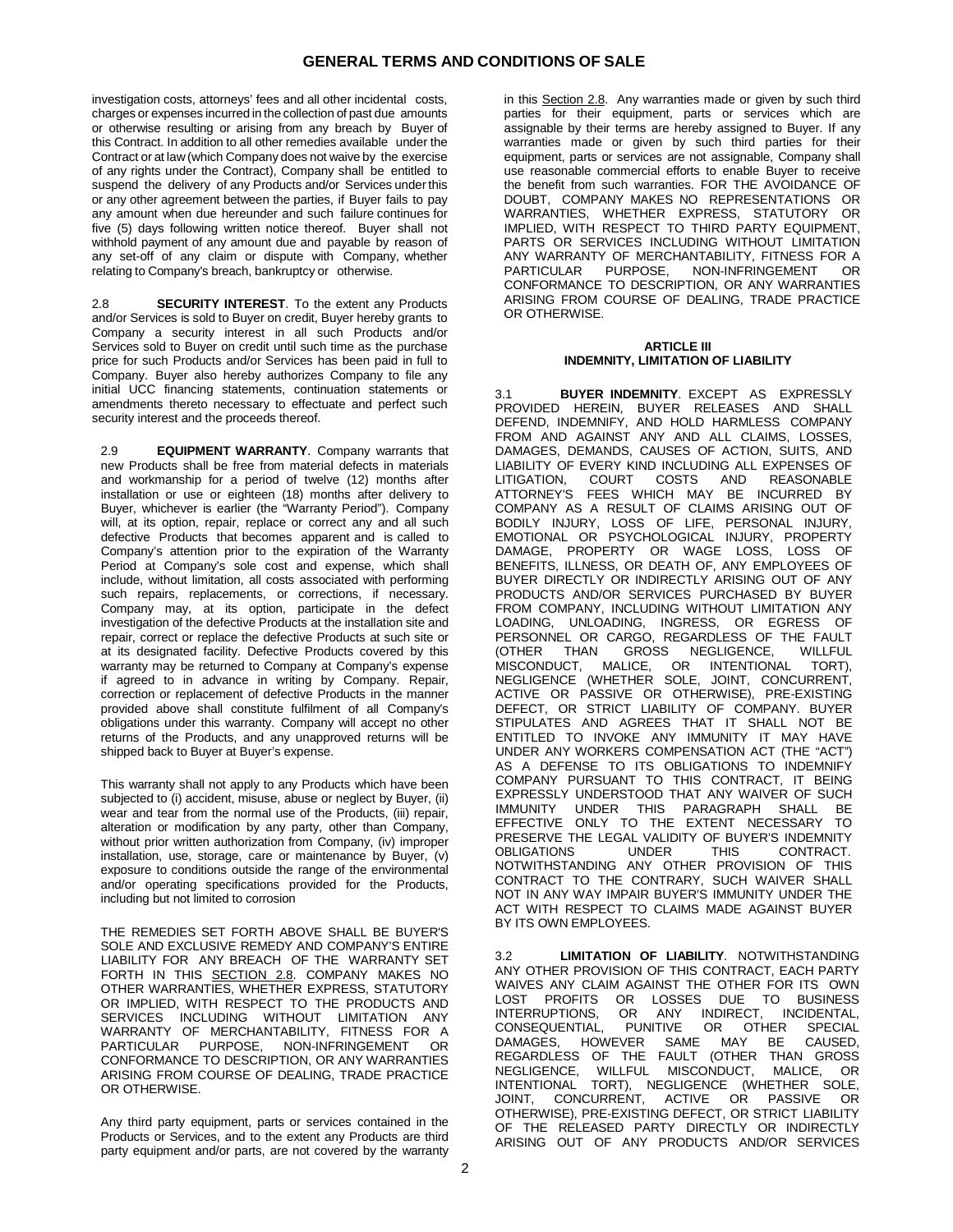PURCHASED BY BUYER FROM COMPANY. BUYER AGREES THAT COMPANY'S ENTIRE LIABILITY, AND BUYER'S EXCLUSIVE REMEDY, IN LAW AND EQUITY OR OTHERWISE WITH RESPECT TO ANY PRODUCTS AND/OR SERVICES PURCHASED BY BUYER FROM COMPANY IS SOLELY LIMITED TO THE AMOUNT PAID BY BUYER FOR THE PRODUCTS AND/OR SERVICES TO WHICH THE APPLICABLE CLAIM RELATES.

3.3 **Remedies**. THE DAMAGE LIMITATIONS PROVIDED IN THIS CONTRACT AND THE REMEDIES STATED HEREIN SHALL BE EXCLUSIVE AND SHALL BE BUYER'S SOLE REMEDY (EXCEPT AS OTHERWISE EXPRESSLY PROVIDED HEREIN). THIS LIMITATION ON LIABILITY SHALL SURVIVE FAILURE OF ANY ESSENTIAL PURPOSE.

## **ARTICLE IV INTELLECTUAL PROPERTY**

4.1 **CONFIDENTIAL INFORMATION**. A party (the "Receiving Party") shall keep in strict confidence all information which is of a confidential or proprietary nature (including, but not limited to, any drawings, memoranda, ideas and information, technical or commercial know-how, specifications, inventions, processes, initiatives or quotes) and has been disclosed to the Receiving Party by the other party (the "Disclosing Party"), its employees, agents or subcontractors, and any other confidential information concerning the Disclosing Party's business or its products or its services which the Receiving Party may obtain. The Receiving Party shall restrict disclosure of such confidential information to such of its employees, agents or subcontractors as need to know it for the purpose of discharging the Receiving Party's obligations under this Contract, and shall ensure that such employees, agents or subcontractors are subject to obligations of confidentiality corresponding to those which bind the Receiving Party. The Receiving Party shall remain liable for a breach of such obligations by the Receiving Party's employees, agents and subcontractors. The Receiving Party shall only use or make copies of confidential information (including any reproductions, extracts or analyses of that confidential information) in connection with and to the extent necessary for the purposes of this Contract.

4.2 **INTELLECTUAL PROPERTY RIGHTS**. Company retains all right, title, and interest in all of the intellectual property rights related to the Products and Services, and Buyer hereby assigns to Company any right that it may be deemed to own therein. The sale of any Products or Services to Buyer in no way conveys to Buyer, either expressly or by implication, any intellectual property ownership or license whatsoever.

## **ARTICLE V FORCE MAJEURE**

5.1 **FORCE MAJEURE**. Company shall not be liable for damages under the Contract for a delay or failure in its performance under the Contract as a result of causes beyond its reasonable control, including any law, order, regulation, direction, or request of any government having or claiming to have jurisdiction over Company, its subcontractors and/or its suppliers; failure or delay of transportation; insurrection, riots, national emergencies, war, acts of public enemies, strikes or inability to obtain necessary labor, manufacturing facilities, material or components from Company's usual sources; fires, floods or other catastrophes; acts of God, acts of omissions of Buyer or any causes beyond the reasonable control of Company and/or of its suppliers. Upon the giving of prompt written notice to Buyer of any such causes of a delay or failure in its performance of any obligation under this Contract, the time of performance by Company shall be extended to the extent and

for the period that its performance of said obligations is prevented by such cause.

# **ARTICLE VI APPLICABLE LAWS AND JURISDICTION**

6.1 **GOVERNING LAW**. This Contract shall be governed by and be construed in accordance with laws of the State of Texas without regard to conflict of laws principles.

6.2 **CONSENT TO FORUM**. Buyer hereby consents to the jurisdiction of any state court located within Harris County, Texas or federal court located in the Southern District of Texas and consents that it may be served with any process or paper by registered mail or by personal service within or outside the State of Texas in accordance with applicable law. Furthermore, Buyer waives and agrees not to assert in any such action, suit or proceeding that it is not personally subject to the jurisdiction of such courts, that the action, suit or proceeding is brought in an inconvenient forum or that venue of the action, suit or proceeding is improper. Nothing contained in this Section 6.2 shall limit or restrict the right of Company to commence any proceeding in the federal or state courts located in the state where Buyer resides or maintains its chief executive offices, as applicable, or in any other state, to the extent Company deems such proceeding necessary or advisable to exercise remedies available under the Contract.

6.3 **WAIVER OF JURY TRIAL**. Company and Buyer each hereby waives any right to trial by jury in any action, suit, proceeding or counterclaim of any kind arising out of or relating to the Contract.

# **ARTICLE VII MISCELLANEOUS**

7.1 **SEVERABILITY**. Wherever possible, each provision of this Contract shall be interpreted in such manner as to be effective and valid under applicable law, but if any provision of the Contract shall be prohibited by or invalid under applicable law, such provision shall be ineffective only to the extent of such prohibition or invalidity, without invalidating the remainder of such provision or the remaining provisions of this Contract.

7.2 **WAIVER**. Either party's failure at any time to require strict performance by the other of any of the terms or provisions of this Contract shall not waive or diminish that party's rights thereafter to demand strict compliance therewith or with any other provision. Waiver by either party of any default by the other shall not waive any other or similar defaults by the other party.

7.3 **AMENDMENTS.** The Contract is the exclusive agreement between the parties relating to the subject matter hereof and supersedes all prior understandings, writings, proposals, representations or communications, oral or written, of either party. The Contract may only be amended in writing by authorized representatives of both parties.

7.4 **CAPTIONS AND HEADINGS**. The captions and headings of Articles and Sections of this Contract are for convenience and reference only and in no way define, limit or describe the scope or intent of this Contract or any provision thereof.

7.5 **BINDING EFFECT**. This Contract shall be binding upon and inure to the benefit of Company, Buyer and their respective successors and permitted assignees. Buyer shall not assign its rights or obligations under this Contract (by operation of law or otherwise) without the prior written consent of Company, which consent will not be unreasonably withheld. For purposes of